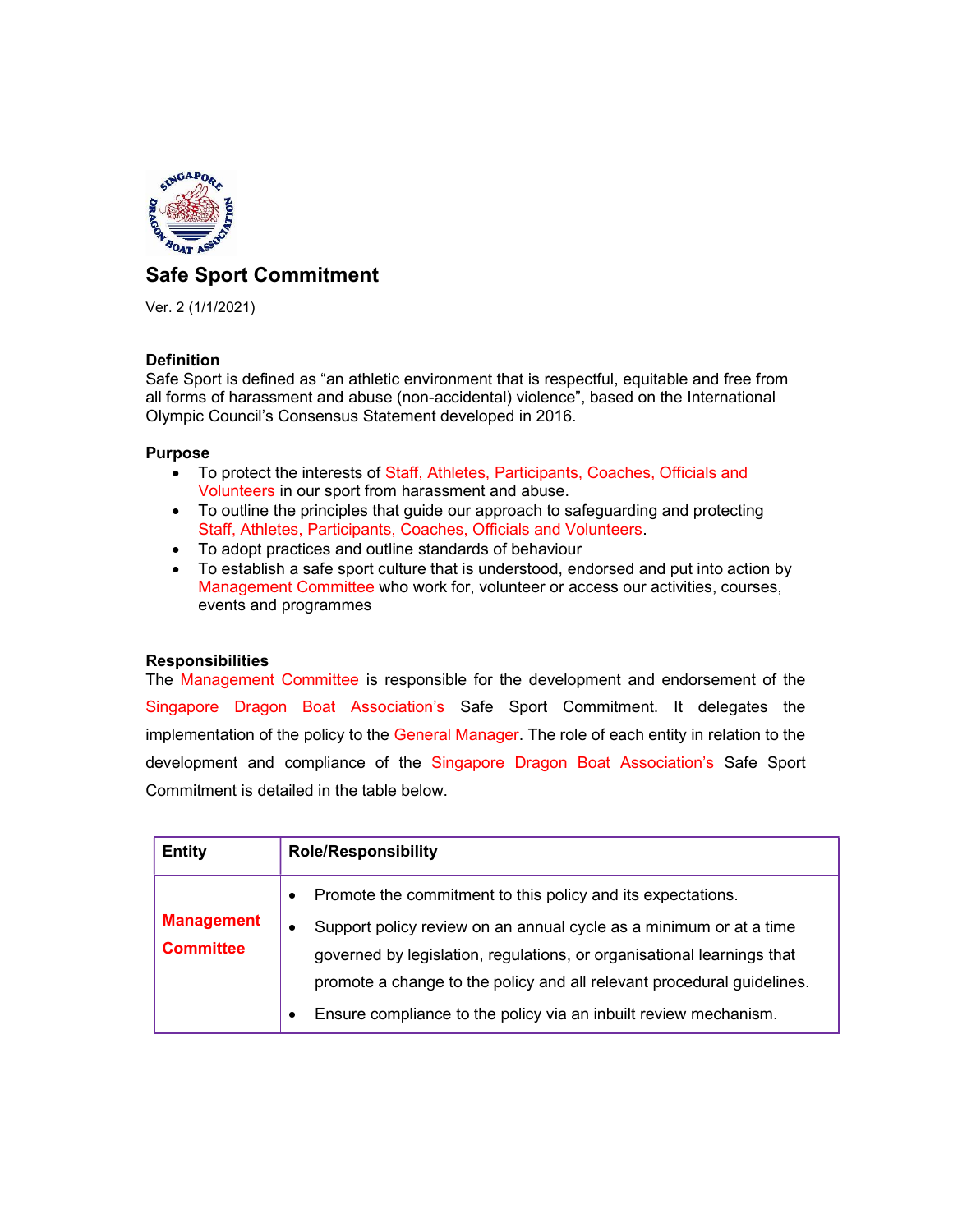| <b>Entity</b>                    | <b>Role/Responsibility</b>                                                                                                                                                                                                                                                                                                                                                                                                                                          |  |  |  |  |
|----------------------------------|---------------------------------------------------------------------------------------------------------------------------------------------------------------------------------------------------------------------------------------------------------------------------------------------------------------------------------------------------------------------------------------------------------------------------------------------------------------------|--|--|--|--|
|                                  | Ensure adequate resources are allocated to allow for the development<br>$\bullet$<br>and effective implementation of this policy.                                                                                                                                                                                                                                                                                                                                   |  |  |  |  |
|                                  | Develop opportunities for regular discussion at all levels to support a<br>٠<br>culture of openness and continued improvement and accountability<br>towards safe sport                                                                                                                                                                                                                                                                                              |  |  |  |  |
|                                  | Advocate and promote safe sport, empowering and engaging<br>٠<br>stakeholders (Ministry of Culture, Community and Youth [MCCY],<br>SportSG, Affiliates, Associates and Parents) in support of this policy and<br>its expectations.                                                                                                                                                                                                                                  |  |  |  |  |
|                                  | Ensure all staff and volunteers understand their obligations in<br>accordance with the Safe Sport Commitment and any relevant policy<br>and procedural documentation. This includes induction, a minimum of<br>one compulsory training session, and regular discussion and guidance<br>at supervision and team meetings.<br>Ensure the suite of safe sport policies is implemented and adhered to<br>٠<br>amongst relevant stakeholders (IDBF, ADBF, MCCY, SportSG, |  |  |  |  |
| <b>General</b><br><b>Manager</b> | Affiliates, Associates and Parents).<br>Ensure the development and implementation of required internal<br>٠<br>policy/work procedures and guidelines are in place to support safe sport<br>practice in accordance with the expectations of the Safe Sport<br>Commitment.                                                                                                                                                                                            |  |  |  |  |
|                                  | Ensure adequate resources are allocated to allow effective<br>implementation of the suite of safe sport policies.<br>Ensure to support Staff, Officials & Volunteers in a joint way with a<br>٠<br>decision to initiate any form of action to protect Staff, Athletes,<br>Participants, Coaches, Officials and Volunteers from harassment and<br>abuse.                                                                                                             |  |  |  |  |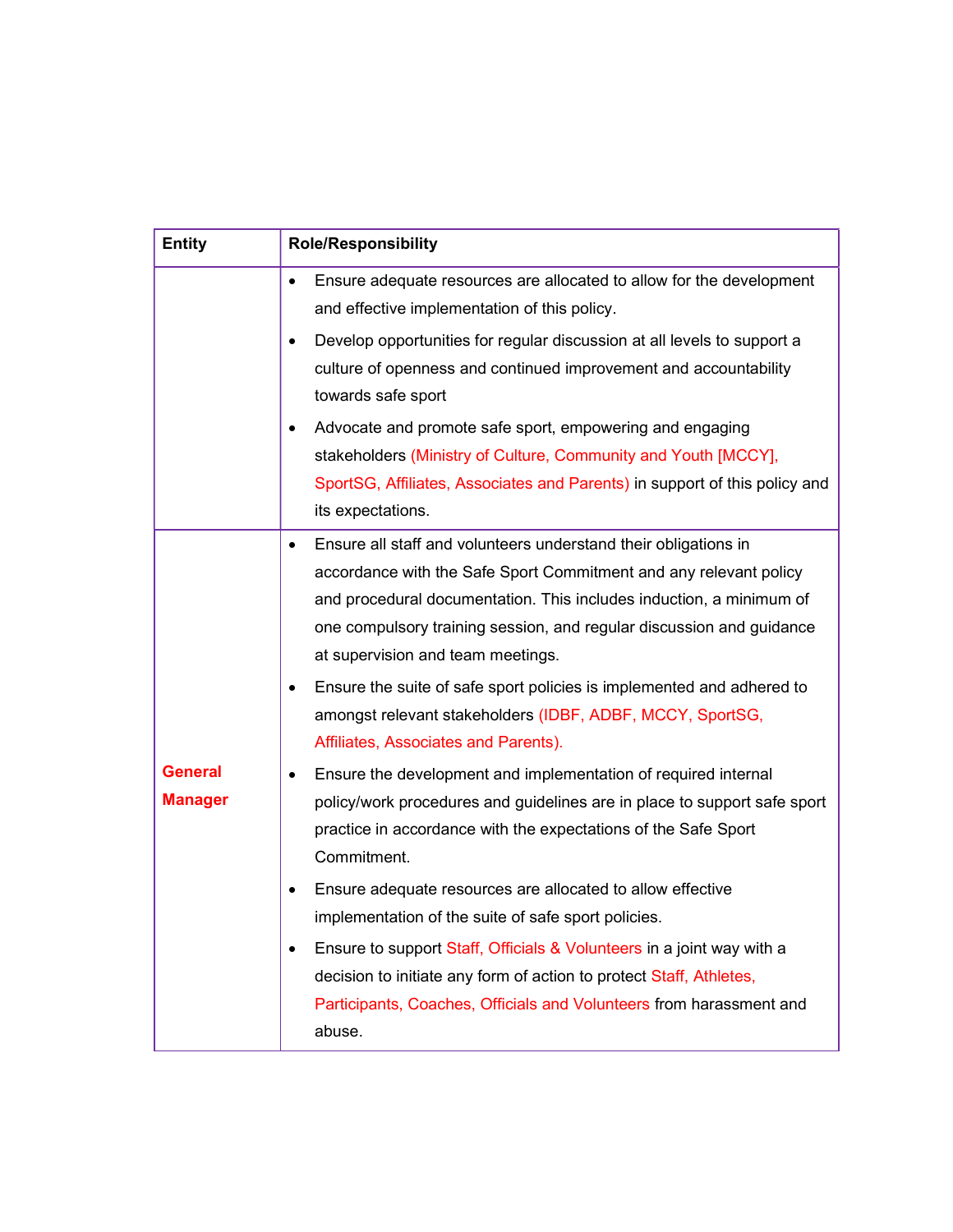| <b>Entity</b>                         | <b>Role/Responsibility</b>                                                                                                                                                                                                                                                |  |  |  |  |
|---------------------------------------|---------------------------------------------------------------------------------------------------------------------------------------------------------------------------------------------------------------------------------------------------------------------------|--|--|--|--|
|                                       | Ensure appropriate supports, such as counselling and formal debriefing,<br>are provided for any Staff, Athletes, Participants, Coaches, Officials and<br>Volunteers involved in a matter relating to responding to a concern for<br>their safety and their well-being.    |  |  |  |  |
|                                       | Advocate safe sport, empowering and engaging stakeholders (IDBF,<br>٠<br>ADBF, MCCY, SportSG, Affiliates, Associates and Parents) in support<br>of this Statement.                                                                                                        |  |  |  |  |
|                                       | Proactively share resources and experience in the development of safe<br>sport initiatives as they are identified.                                                                                                                                                        |  |  |  |  |
|                                       | Develop opportunities for regular discussion at all levels to support a<br>٠<br>culture of continuous improvement and accountability towards safe sport                                                                                                                   |  |  |  |  |
|                                       | Ensure that our Staff, Athletes, Participants, Coaches, Officials and<br>Volunteers are aware of the appropriate recruitment, screening and<br>employment practice in relation to individuals with specific roles in<br>coaching, managing, officiating and volunteering. |  |  |  |  |
|                                       | Maintain a full understanding of the commitments and expectations of<br>٠<br>this policy, as well as all other policy relevant to safe sport.                                                                                                                             |  |  |  |  |
|                                       | To undertake any induction and training anticipated in this policy, in<br>$\bullet$<br>relation to policy and procedures relevant to keeping Staff, Athletes,<br>Participants, Coaches, Officials and Volunteers.                                                         |  |  |  |  |
| <b>Staff and</b><br><b>Volunteers</b> | To seek guidance from General Manager if there is ever any lack of<br>٠<br>understanding in relation to the commitments and expectations as set<br>out in this policy.                                                                                                    |  |  |  |  |
|                                       | To take action to protect Staff, Athletes, Participants, Coaches, Officials<br>٠<br>and Volunteers from all forms of harassment and abuse.                                                                                                                                |  |  |  |  |
|                                       | To assist in creating and maintaining a sport safe culture and a culture of<br>٠<br>inclusion.                                                                                                                                                                            |  |  |  |  |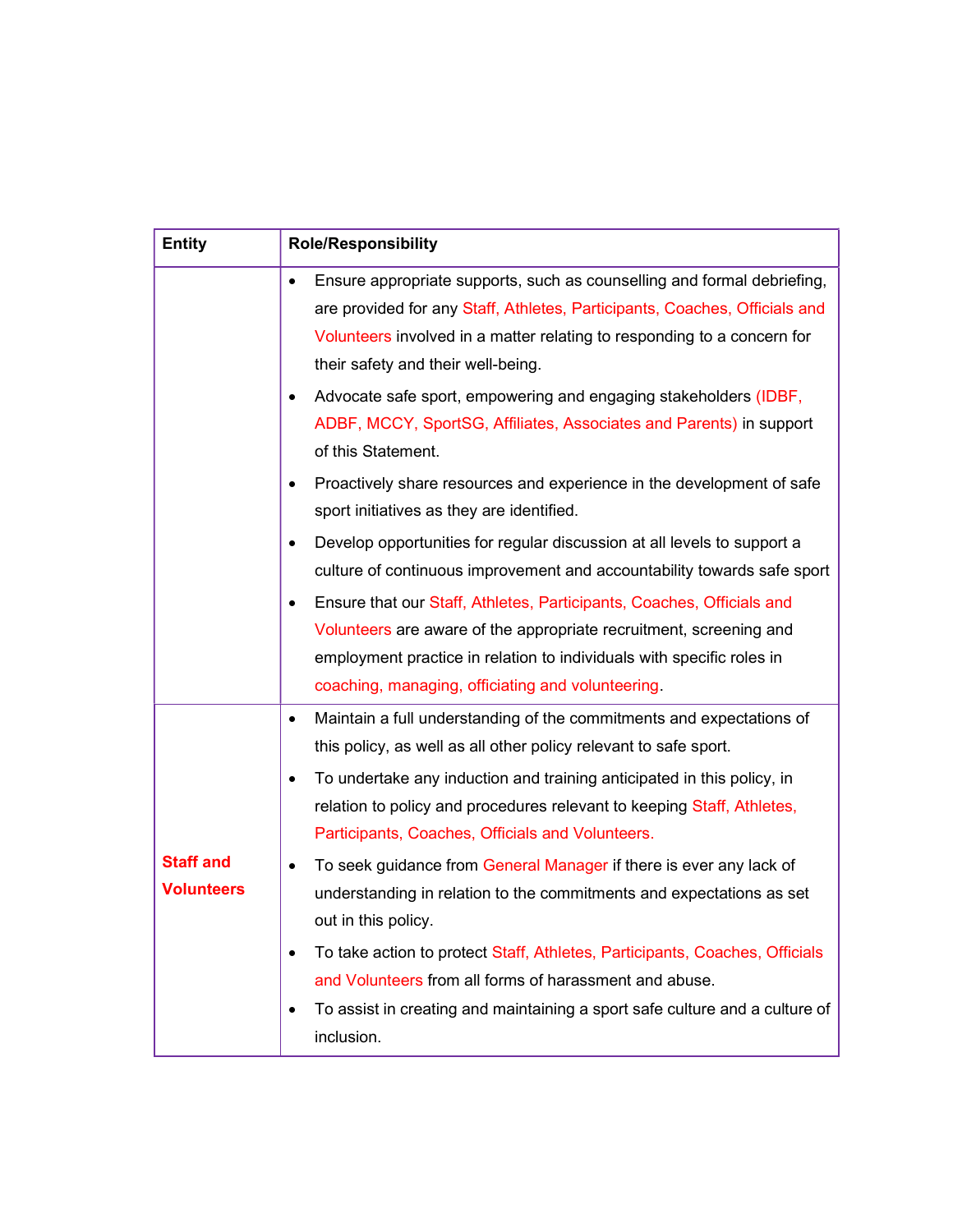### Our Commitment

Singapore Dragon Boat Association is committed to ensuring the safety and well-being of Staff, Athletes, Participants, Coaches, Officials and Volunteers. Our policies and procedures seek to address risks to safe sport and to establish safe sport culture and practices. Our suite of safe sport policies is: accessible in forms that are easy to understand; have been informed by stakeholders' consultation; and are communicated to Staff, Athletes, Participants, Coaches, Officials and Volunteers. We regularly review our policies, gain endorsement of changes and advise our Staff, Athletes, Participants, Coaches, Officials and Volunteers of changes.

## We are committed to safe sport

Through our Safe Sport Framework, we document our clear commitment to keeping sport safe from harassment and abuse. We communicate our commitment to Staff, Athletes, Participants, Coaches, Officials and Volunteers and give them access to a copy of our commitment statement.

#### Our staff and volunteers know the behaviour we expect

We ensure that Staff, Official and Volunteers understands their role and the behaviour we expect in relation to keeping Staff, Athletes, Participants, Coaches, Officials and Volunteers safe from harassment and abuse through application of the Code of Behaviour. We utilise clear position descriptions which clearly state relevant safe sport requirements. We have a Code of Behaviour, which is approved and endorsed from Singapore Dragon Boat Association that outlines our expectations for behaviour towards Staff, Athletes, Participants, Coaches, Officials and Volunteers. Our Staff, Athletes, Participants, Coaches, Officials and Volunteers are given a copy of and have access to the Code of Behaviour. Our Staff, Official and Volunteers indicate, in writing, that they have read and are committed to the Code of Behaviour.

We minimise the likelihood of recruiting a person who is unsuitable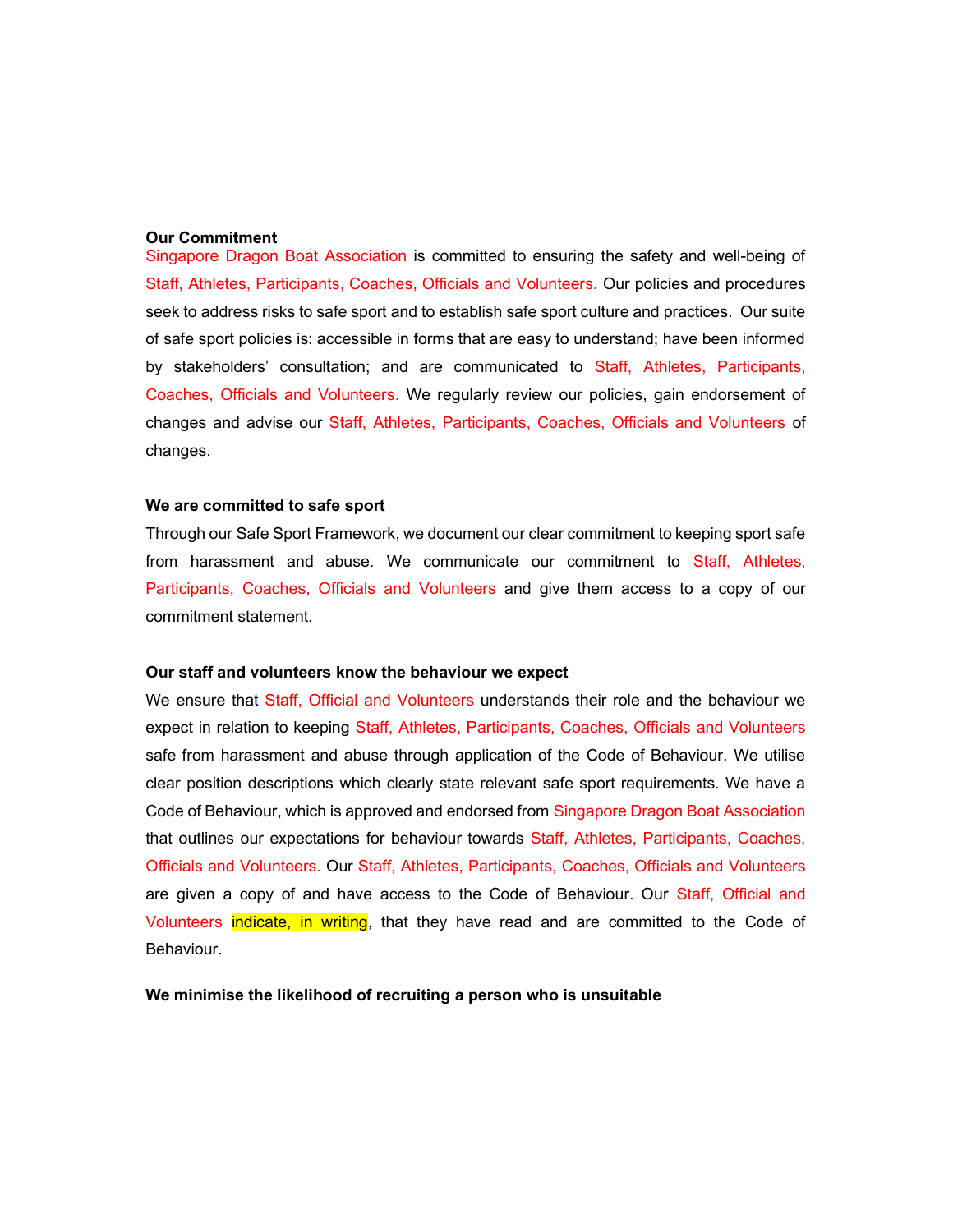We have appropriate measures in place to minimise the likelihood that we will recruit Staff, Official and Volunteers who are unsuitable to work in sport. We have recruitment procedures that ensure:

- our commitment to safe sport is communicated to potential applicants for positions
- face-to-face interviews are held which includes safe sport related questions
- two professional reference checks are undertaken
- screening checks are undertaken, including identity, declarations of disciplinary or criminal record, qualifications or any relevant checks if available.

## Induction and training are part of our commitment

We provide all Staff, Athletes, Participants, Coaches, Officials and Volunteers with information during their induction / training about our commitment to keep sport safe including our policy, Code of Behaviour and safe sport reporting policy. We have a process for ensuring all Staff, Officials and Volunteers complete safe sport training where available. We support ongoing education and training for our Staff, Officials and Volunteers to ensure safe sport information is provided in an ongoing way.

We ensure that our Staff, Athletes, Participants, Coaches, Officials and Volunteers have up to date information relevant to specific legislation applicable in Singapore or where they may travel to as a part of their duties.

### We encourage the involvement of stakeholders

We involve and communicate with all stakeholders (IDBF, ADBF, MCCY, SportSG, Affiliates, Associates and Parents) in developing a safe, inclusive and supportive environment. We provide information about:

- our commitment to safe sport and communicating of rights
- the behaviour we expect of Staff, Athletes, Participants, Coaches, Officials and Volunteers and of themselves
- our policy about responding to harassment and abuse

We have processes for encouraging two-way communication with stakeholders (IDBF, ADBF, MCCY, SportSG, Affiliates, Associates and Parents). We seek their feedback and have a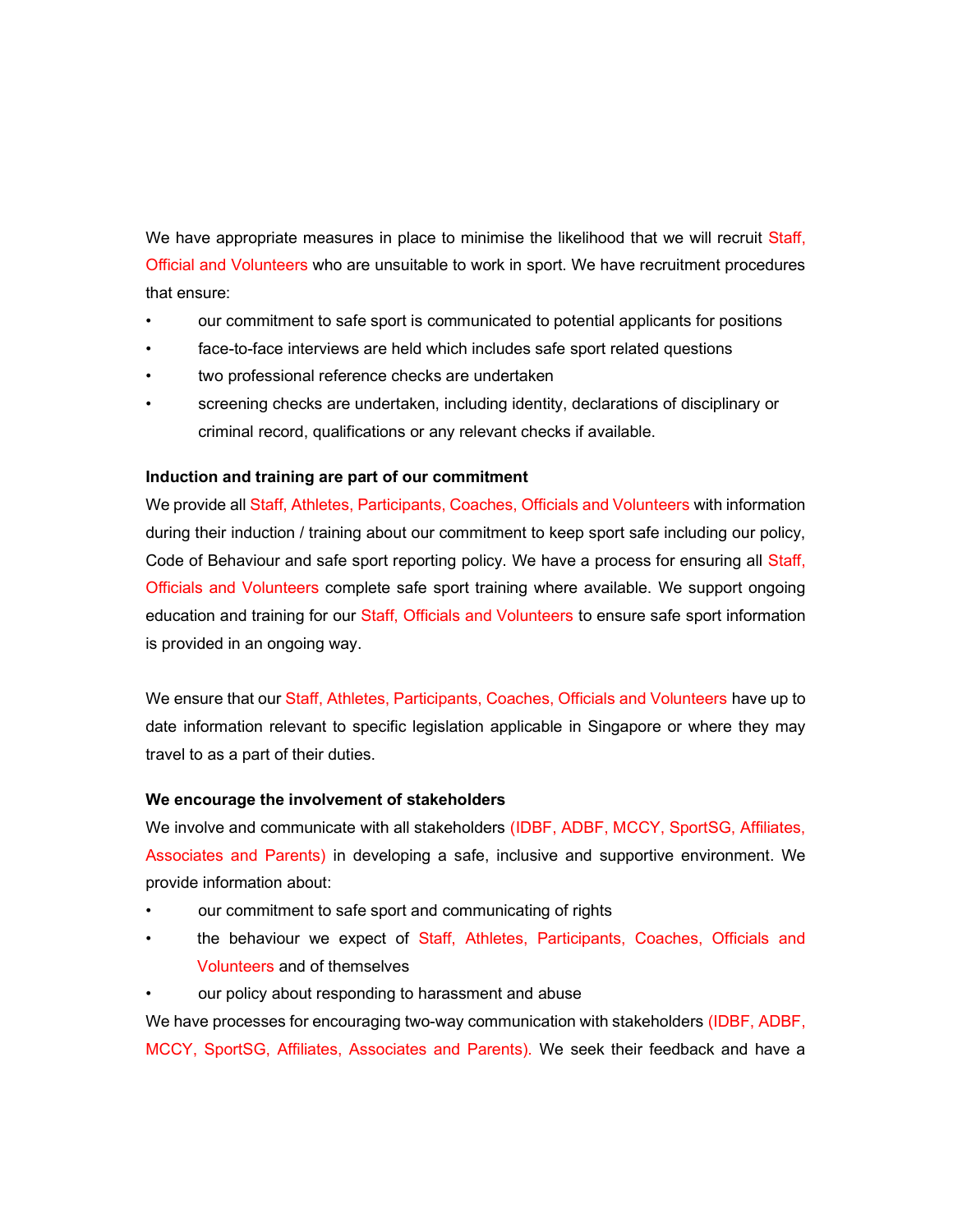process for responding. We respect diversity and seek to facilitate effective communication and involvement.

# Our staff and volunteers understand their responsibility for reporting harassment and abuse

Our policy for responding to harassment and abuse is approved and endorsed from the General Manager, and applies to Staff, Athletes, Participants, Coaches, Officials and Volunteers The policy states that:

- All Staff, Athletes, Participants, Coaches, Officials and Volunteers must immediately report harassment or abuse and any concerns with policies, practices or the behaviour of staff and volunteers.
- All Staff, Athletes, Participants, Coaches, Officials and Volunteers must meet any legislated mandatory or other jurisdictional reporting requirements
- All Staff, Athletes, Participants, Coaches, Officials and Volunteers must follow a specified process when reporting harassment or abuse including who will receive reports
- failure to report is serious misconduct

Our Staff, Athletes, Participants, Coaches, Officials and Volunteers are given a copy of and have access to the policy and understand the implications of the policy for their role. We document any allegation, disclosure or concern regarding harassment and abuse and monitor responses to all allegations, disclosures or concerns.

## We maintain and improve our policies and practices

We are committed to maintaining and improving our policies, procedures and practices to keep Staff, Athletes, Participants, Coaches, Officials and Volunteers safe from harassment and abuse. We have assigned responsibility for maintaining and improving our policies and procedures to General Manager.

We monitor our Staff, Athletes, Participants, Coaches, Officials and Volunteers to ensure appropriate practice and behaviour, and policies are followed. We communicate with our Staff, Athletes, Participants, Coaches, Officials and Volunteers to ensure that they understand our